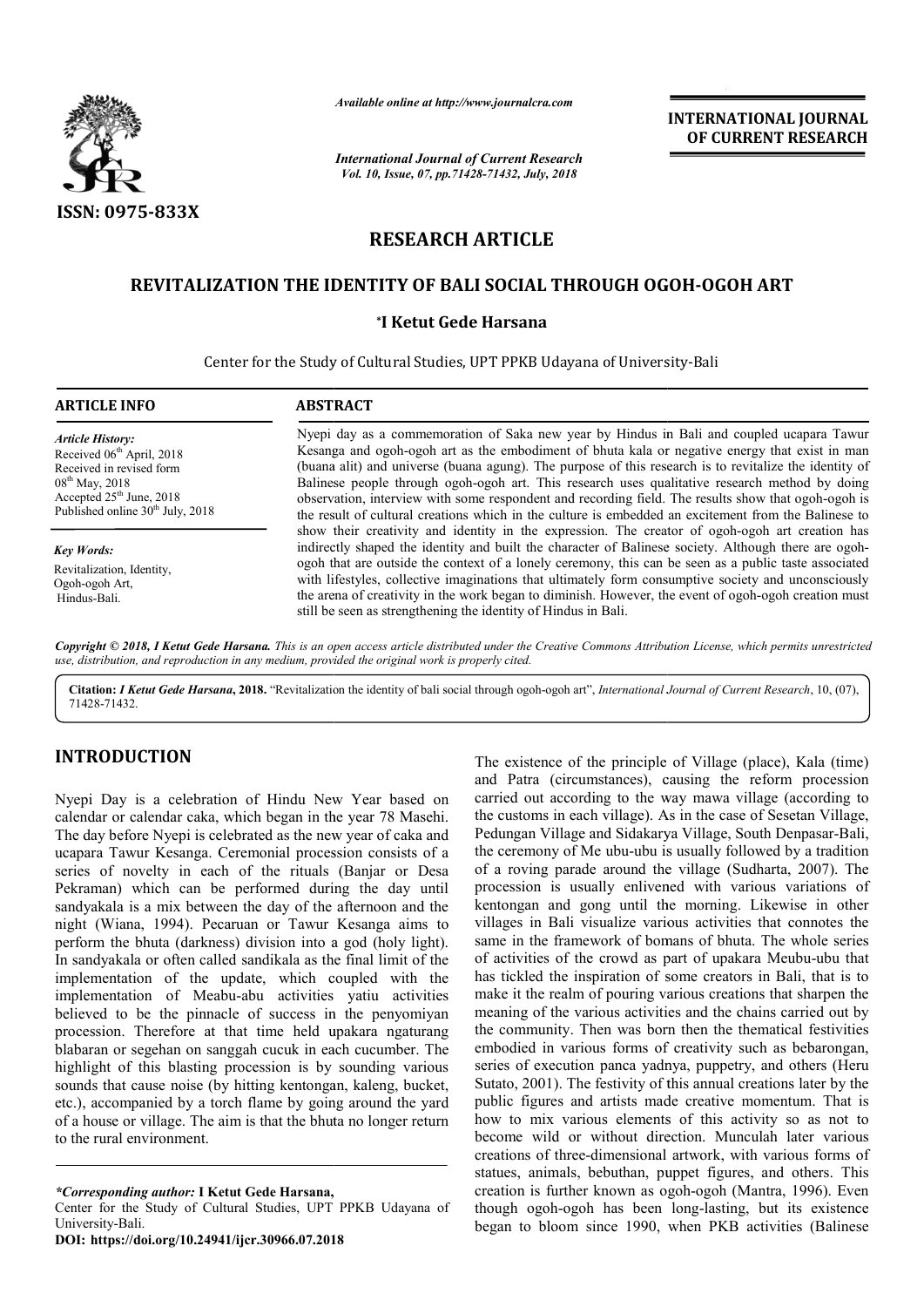Arts Festival) ran a parade ogoh-ogoh from representatives of regencies / cities throughout Bali. Since then taksu ogoh-ogoh has grown and developed in such a way that the people's longing for his presence has been exposed. Taksu ogoh-ogoh that is so great also bring excess, namely the emergence of the discourse of the pros and cons about the existence of ogohogoh. On the one hand look at ogoh-ogoh as part of the creative development that grew out of the cultural reality and intuition of the Balinese artistry. On the other hand, the presence of ogoh-ogos as one source of conflict so that it is less precisely held at the time pengerupukan.

## **RESEARCH METHODS**

Revitalization Research The identity of Balinese society through ogoh-ogoh art using qualitative research method. The basic consideration is the source of data in this study is to observe in the field how the strengthening of the value of Hindu in Bali through ogoh-ogoh art. This research directly conduct observation, interview and recording in field. The results of the data is processed again so that the realization of a study.

## **RESULTS AND DISCUSSION**

**Ogoh-ogoh as Cultural Arts Development of Bali:** The development of ogoh-ogoh at the Bali wedding ceremony is not separated from the development of an art that is loaded with Taksu, which aims to express the sense of art. Creation develops in such a way and diverse. Ogoh-ogoh creations try to be categorized in various forms, such as Kala Bang, Kala Ireng and other bebuthan and more contemporary forms such as ogoh-ogoh drunks, giraffe cafe chickens, etc. are aroused as a teaser for those who are performing the Brata Cerita Penyepian. Dynamics Symbol ogoh-ogoh current can not be separated from the influence of modern culture (Wirawan, 2002) although ogoh-ogoh symbol is detached from the meaning of celebration Nyepi festivals (Dilistone, 2002). But the existence of Ogoh -ogoh, as well as ogoh-ogoh mini is a contemporary art creation of the Balinese who ogoh-ogoh mini has nothing to do with the celebration of the feast day one day before the holiday Nyepi. So the existence of ogoh-ogoh mini can be found every day. In addition ogoh-ogoh mini is tradable. In a real sense ogoh-ogoh mini with no meaning. Different degan ogoh-ogoh the big ones made at the day pengerupukan (one day before the day nyepi), they have the meaning of repellents of negative forces based on the belief system of Hindus in Bali. While ogoh-ogoh mini is a place of Balinese creations which in postmodern culture can be said ogoh-ogoh mini is a culture without meaning or emptiness meaning or Nihilism. Even the meaning or interpretation is returned to the audience of ogoh ogoh mini art. Ogoh-ogoh mini is a sign (sign) which according to Piliang sign (sign) displayed in ogoh-ogoh mini is not the real sign displayed by ogoh-ogoh displayed at the feast day pengratupukan (Fasri, 2007). Ogoh-ogoh mini shows hyper reality into the public sphere. Hyper reality is the reality that is displayed into the public sphere is an unreal reality. Ogoh-ogoh displayed during the feast of pengerupukan implied some values are: religious values, social values, aesthetic value, educational value and moral values while ogoh-ogoh mini which is displayed only aesthetic value, while the value of religion, social values, moral values do not exist. This phenomenon presents a vacuum of meaning into the public sphere.



**Fig 1. Ogoh-ogoh Mini**



**Fig 2. Large ogoh during the Nyepi Celebration**

Ogoh-ogoh mini is a game of signs (free play of signs) that only displays the image, as what is shown ads on television. Ogoh-ogoh mini becomes the consumption of public space, which is only to fulfill the false reality (false). Ogoh-ogoh mini (small) as a result of Balinese art works make ogoh-ogoh mini as a sign of art that lived in the postmodern era through the image domain built as a taste, lifestyle, collective imagination to satisfy the life of the soul (inner life ) public area. Ogohogoh mini is a series of illusions injected into a commodity in order to control the consumer. Thus the consumer becomes the consumer of illusion (consumer of illusion) that is the consumer that illuses compared to the goods, which consumes the social reality (status, pretige) rather than the function of the product (Dilistone, 2002). In such a vibrant development these days, it is appropriate that the ogoh-ogoh be accepted as a Balinese Cultural Asset. It is not fair that the presence of ogohogoh is seen as a threat to the security and comfort of life. Ogoh-ogoh grows from within the Balinese society itself that since birth already has the blood of art flesh. Apart from being a cultural asset of Bali, ogoh-ogoh is also the identity of Balinese people, whose identity is an asset in identity politics to show itself from an ethnic middle-middle of a global society (Maunati, 2004). As a cultural asset ogoh-ogoh it must be managed optimally so as to add value to the development and preservation of art and culture itself. One example of efforts to maximize the existence of ogoh-ogoh is in the form of contested, by setting certain criteria that are true and clear, will undoubtedly obtain tremendous benefits, especially in the field of creative in order to unity. Suggested criteria are:

- The ogoh-ogoh appearance should represent the set theme.
- There is a harmony between the forms ogoh-ogoh, story, dance and tabuhnya.
- Before the stretcher, ogoh-ogoh must be made a ceremonial procession, such as prayascita or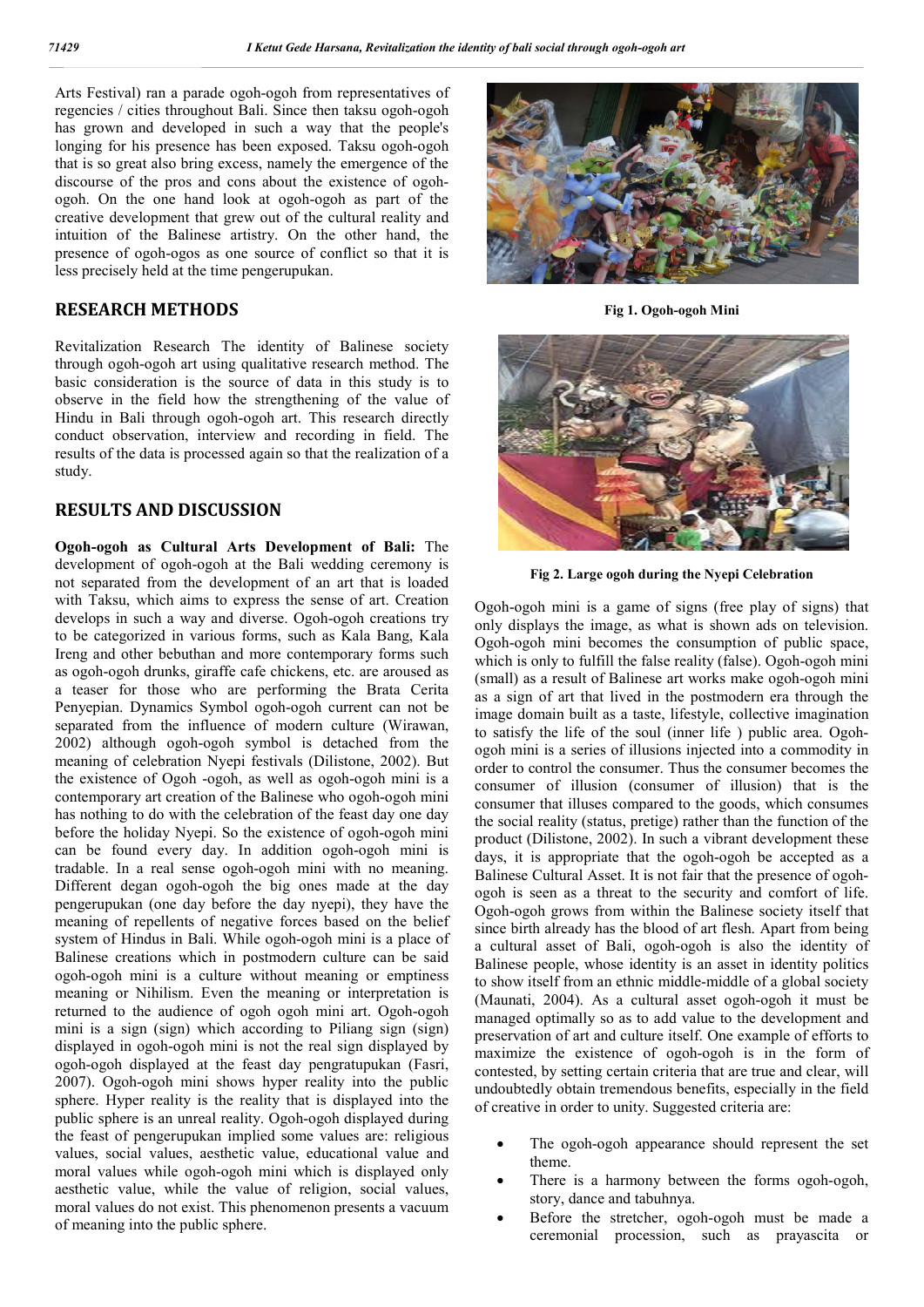pemlaspas in terms of cleaning ogoh-ogoh from negative influences.

- Stewards should make prayers for the safety of all.
- Given guidance and supervision by local pitchers or elders in order to keep order, not get drunk, not to sound firecrackers that are not Balinese traditions, and not to do things that can provoke a commotion.
- Coordinate with pecekang pekraman village as well as security (police) to maintain security and order.
- Ogoh-ogoh that has been paraded, must dipralina (dileburkan) to eliminate the things that are not desirable.

Before the pralina procession of ogoh-ogoh to be offered the offerings of soda and segehan manca color and the poleng ending by hitting the ogoh-ogoh it as much as three times to swala mala that still attached immediately go to their place. This can be done by sprinkling the holy tirtha petitioned in their respective temples for subsequent burning. Pemrelina can also be done by melarung into the sea or river, but in the framework of environmental hygiene should be burned only then the ashes dilarung to the sea or river. Given the ogohogoh was born as part of Balinese flesh blood and was awarded Taksu, then its existence should be preserved and preserved. And for leaders, Balinese community leaders, both formal and non-formal in order to maintain, direct and oversee the development of celebration ogoh-ogoh when it is brought.

**Meaning of Ogoh-ogoh:** The meaning of ogoh-ogoh is a statue symbolizing Blind Kala is expected to neutralize the evil spirits that control the human nature between the common good and the bad is also called the "Balance of the World". Ogoh-Ogoh procession is a series with Tawur Kesanga ceremony is a creative expression of Balinese Hindu society in interpreting the celebration of the turn of the Caka Year. The community created Ogoh-Ogoh Bhutakala such as Kala Bang, Kala Ijo, Kala Dengen, Kala Lampah, Kala Ireng, and many other forms, as symbols of negative traits that must be melted so as not to interfere with human life. Ogoh-Ogoh Bhutakala which was created then presented the offerings "natab caru pabiakalan" a meaningful ritual "nyomia", restore the properties of Bhutakala to its origin. The ritual is followed by Ogoh-Ogoh procession, all walks of society bring Ogoh-Ogoh around the village streets and around catus pata as a symbol of the sacred cycle of time turning toward the turn of the new Caka year. After the ritual and procession Ngerupuk Ogoh-Ogoh Bhutakala and even then "in-prelina", restore to its origin with melted or burned. Related to the Tawur Kesanga ceremony and the Ngerupuk ritual, the Ogoh-Ogoh procession contains two meanings:

- Expressing religious values and sacred space-time based on religious literature
- It is a creative work that is channeled through the expression of beauty and togetherness.

To achieve these goals and objectives above the Denpasar City Government through the Cultural Office of Denpasar City in cooperation with the Majelis Madya and Parum Bendesa Desa Pakraman Denpasar, Listibiya Denpasar City, SKPD Kecamatan facilitate the creative community tradition by implementing Ogoh-Ogoh Parade Pangerupukan as well as welcoming New Year Saka 1934 with reference to Ogoh-Ogoh Handbook of Pangerupukan Denpasar Year. 2011.

"Ogoh-ogoh", so-called by the Balinese people about the symbolic of this huge, sinister giant with this creepy image. Actually ogoh-ogoh has a basic function that became the basis of its creation of evil spirits in the environment of the universe in order to be free from all danger. Ogoh-ogoh is not only respected by young subjects, from small children to adults also interested in ogoh-ogoh. Do you know, ogoh-ogoh has its own mystical side ?. In the present era, ogoh-ogoh is more dominant in functioning for the art competition that explores the creativity of young people in Bali or just for the procession of the entertainers of society so that often the magical function is eliminated. A brief account in the can of I Komang Wijaya, one of the sekaa truna STT Dharma Sentana. According to him, nyepi without ogoh-ogoh not lively and festive. Besides, ogoh-ogoh can be a medium of creativity of young people so that their art aspirations are channeled with positive. "If there are certain times ogoh-ogoh should not be made because of a big ceremony of Hindus, trek here will follow the advice, because we make ogoh-ogoh not for the youth urak arena but also the ethics and religious functions" he said. According Jero Mangku or call it Pakuak Mangku Jana (2017) states that the development of ogoh-ogoh function in the present era should be restored to its basic functions, art and creativity that poured in ogoh-ogoh but not eliminate its religious meaning. "Actually before ogoh-ogoh paraded around the village, firstly must be performed" pasupati "ceremony.

Pasupati is a kind of ceremony blessing ogoh-ogoh that has been completed to have a positive magical power to evict the evil spirit termed "Bhuta Kala". Ogoh-ogoh that has been completed then in the crowded fun to accompany sekaa truni carrying the torch in front of him. Destruction of ogoh-ogoh itself after paraded can also mean eliminating mala (dasa mala), panca baya and leteh that exist in human self. The problem, right now, is in reality, making ogoh-ogoh by using synthetic materials that can not be destroyed by nature can be a denial of the true concept of magic. It further incised the impression that ogoh-ogoh is symbolic of the parade or the defeat of the evil spirit bhuta kala to then burned in setra or village intersection. This burning has the intention of being melted and the destruction of the good bhuta spirit in the universe and the most important in itself. Simply put, the ogoh-ogoh play means "Dharma" against "Adharma".

In the middle of the burning session, usually there are sekaa trunas - truni that tedun (trance). This is normal, because the invisible spirit of bhuta kala could have pervaded everyone's soul. But this is immediately overcome by giving tirta by local stakeholders. But lately I often encounter in some areas, ogohogoh it is only in function for the procession penglipur lara community as well as the arena of youthful exclamations. Or even on display at the side of the road as an exhibition. This is okay, but impressed to eliminate the magical impression ogohogoh itself.Masyarakat should pay attention to the magical value. Ogoh-ogoh triggered with a positive meaning for the universe. So people should not misunderstand, because ogohogoh besides seen from the value of aesthetics must also diperhatika function or mystical meaning tucked in it. According to Hindu Dharma scholars and practitioners, this process symbolizes the human consciousness of the power of the universe and the enormous time. These forces include the power of the Great Bhuana (universe) and Bhuana Alit (the human self). In Tattwa's view (philosophy), this power can bring sentient beings, especially humans and the whole world to happiness or destruction. All this depends on the noble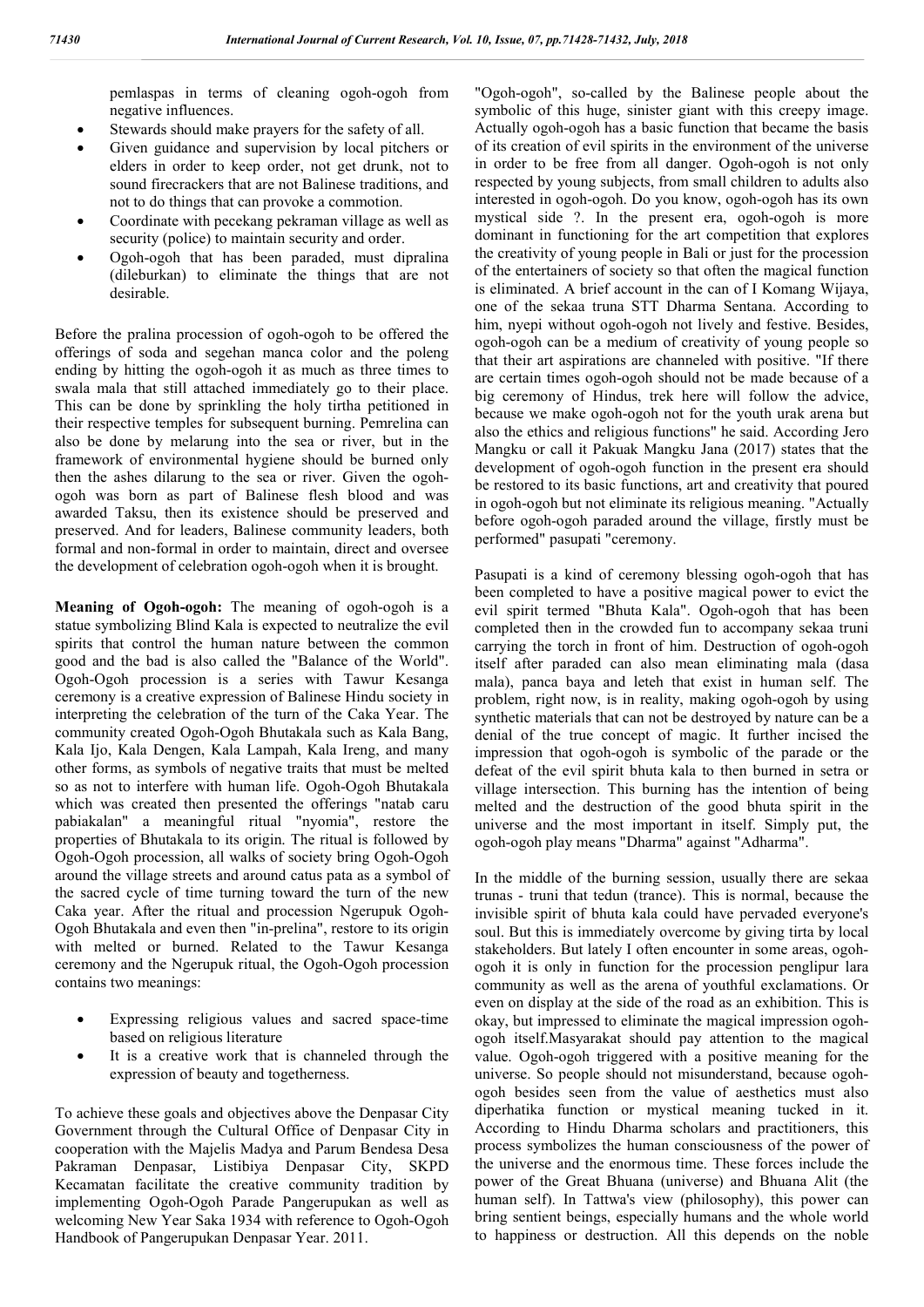intention of human beings, as God's most noble creature in keeping himself and the whole world. Values Contained in the Paper:

**Religious Value:** The religious value contained in this paper is with the Nyepi day, Tawur Agung Kesanga aimed to neutralize the evil spirits that control the human nature between good and evil to be free from all danger, to make the bhuta (darkness) rays of holy) then when we do the Brata Chela Penyepian which is divided into 4 namely: Observe Geni, Observe Lelanguan, Observe Lelungan, and Amati Karya.

**Amati Geni** ie: do not light a fire during Nyepi day, where the fire intended here is the nature of human kroda, like anger. brata observe geni symbolized by the blackout during the day Nyepi. It is worth adhering to and preserving all the time, but there must still be wisdom such as the presence of a sick, an infant or an old man. While the ignition of fire for the purposes of the ceremony on Nyepi Day may remain to the limit before sunrise.

**Amati Lelanguan** that is: brata is meant that on the Nyepi day ummah should not carry out activities that spree or have fun. Entertainment in addition to helping to eliminatey saturation will unconsciously make into self-forgetful and falling. If able to the people should perform fasting.

**Amati Lelungan** that is: brata is intended that on the Nyepi day people should not travel but must remain silent at home. This is to train our minds to not always be wild but always remember inward as self-introspection.

**Amati Karya** that is: brata is meant that on the Nyepi day people should not do the job, but that does not mean not at all berkegiatan. Activities that should not be done are gambling activities that must be neutralized with mind control. Clearly this lonely chess brata can not directly contribute to the preservation of the environment, especially reducing the impact of global warming, although only in small scale and very narrow areas, can be imagined if the whole world to implement chess brata penyepian air pollution will be reduced. In terms of psychological course is also very useful because it can eliminate the saturation of routine tasks.

**Social Value:** Social values contained in this paper is amid the economic community that has not been encouraging today, certainly need to have a careful calculation so that everything can be saved by not reducing the meaning of the ceremony. The target is clear, how the less important costs are suppressed, so the ogoh-ogoh are made to look good, beautiful and become the pride of krama banjar. Most importantly, do not make ogoh-ogoh making young generation decreased productivity. It's okay to be creative, but do not let the whole time in the banjar hall make ogoh-ogoh up to a month by ignoring the main job. In essence, how ogoh-ogoh made once a year is able to foster a sense of brotherhood among members of the banjar, mutual cooperation and cooperation grows, the more meaningful togetherness and spiritual level better. Of course very unexpected because of ogoh-ogoh precisely cause a commotion and tension between community members.

**Aesthetic Value:** The aesthetic value in this paper is that people create ogoh-ogoh in the form of Bhutakala such as Kala Bang, Kala Ijo, Kala Dengen, Kala Lampah, Kala Ireng, and many other forms, as symbols of negative traits that must be

melted interfere with human life. In addition, the aesthetic value also comes from bright colors or striking that can give the impression of a high aesthetic on ogoh-ogoh it.

**Educational Value:** The value of education in this paper is the art activity of making ogoh ogoh contains educational values that can be seen as a reflection for the community including children. There is a puppet story in which there are values of education, kindness, and honesty. Ogoh-ogoh is a work of mass art that arises because of the value of togetherness. Spontaneously they want to create a work of art. There is a sense of shame when they do not make ogoh-ogoh, while other children are biased. Sutasoma with Dharmakepatutannya do anything with a sincere heart sincere. It is clear, there ditumjukannya efforts to provide education to children so that bias do something with sincere intention sincerity that prioritizes dharma. Similarly, Kumbakarna's heroic attributes are transferable to children. From creativity ogoh-ogoh this, also looks the value of unity, unity, cohesiveness, and social. This is because at the time they work they pour creativity with a sense of togetherness and help each other. Many people say ogoh-ogoh as a source of hostility. But that is not true. Indeed what makes the riot is a handful of its elements. The life of the Hindu community in Bali can not be separated by art. So it is very appropriate if children have been given education early on. That way, Balinese cultural arts will be more improved. If since childhood a person has artistic creativity bias such as making ogoh-ogoh for example, after the big he will bias provide income for himself and the community around him.

**Cultural Values:** Cultural values in this paper is a vibrant Nyepi day with the ogoh-ogoh festivals in Bali bringing the cultural appeal that is truly a pity if missed. Therefore we as a young generation must maintain the culture of Bali. Do not let the ogoh-ogoh which is one of the cultural sau of Bali crumbled western culture.

**Moral Values:** The Moral value in this paper is the Nyepi event laid the foundation for moral education in order to change human behavior. With the clarity of the soul, the people of the people are expected to be able to build a new civilization. At the time Nyepi hindhu people introspective and raise a new awareness to memaknai a better life. The moratorium of activities during the day creates a silence that provides long opportunities for introspection, self-evaluation whether the behavior throughout the year there is deviating from religious literature and other social-community life order. The results of the reflection are expected to improve the quality of life by organizing the behavior of everyday life by maintaining harmony with God, human relations, and the environment (Tri Hita Karana). Many are picked from this atmosphere: tepa selira, austerity, rest, contemplation, and many things that can be done to raise our positive energy. What is clear, Nyepi always provide a new awareness and hopefully its meaning brings a new spirit for a more peaceful life.

### **Conclusion**

Ogoh-ogoh is the result of cultural creations which in the culture is embedded a passion from the Balinese to show their creativity and identity in the expression.

The creator of ogoh-ogoh art creation has indirectly shaped the identity and built the character of Balinese society. Although